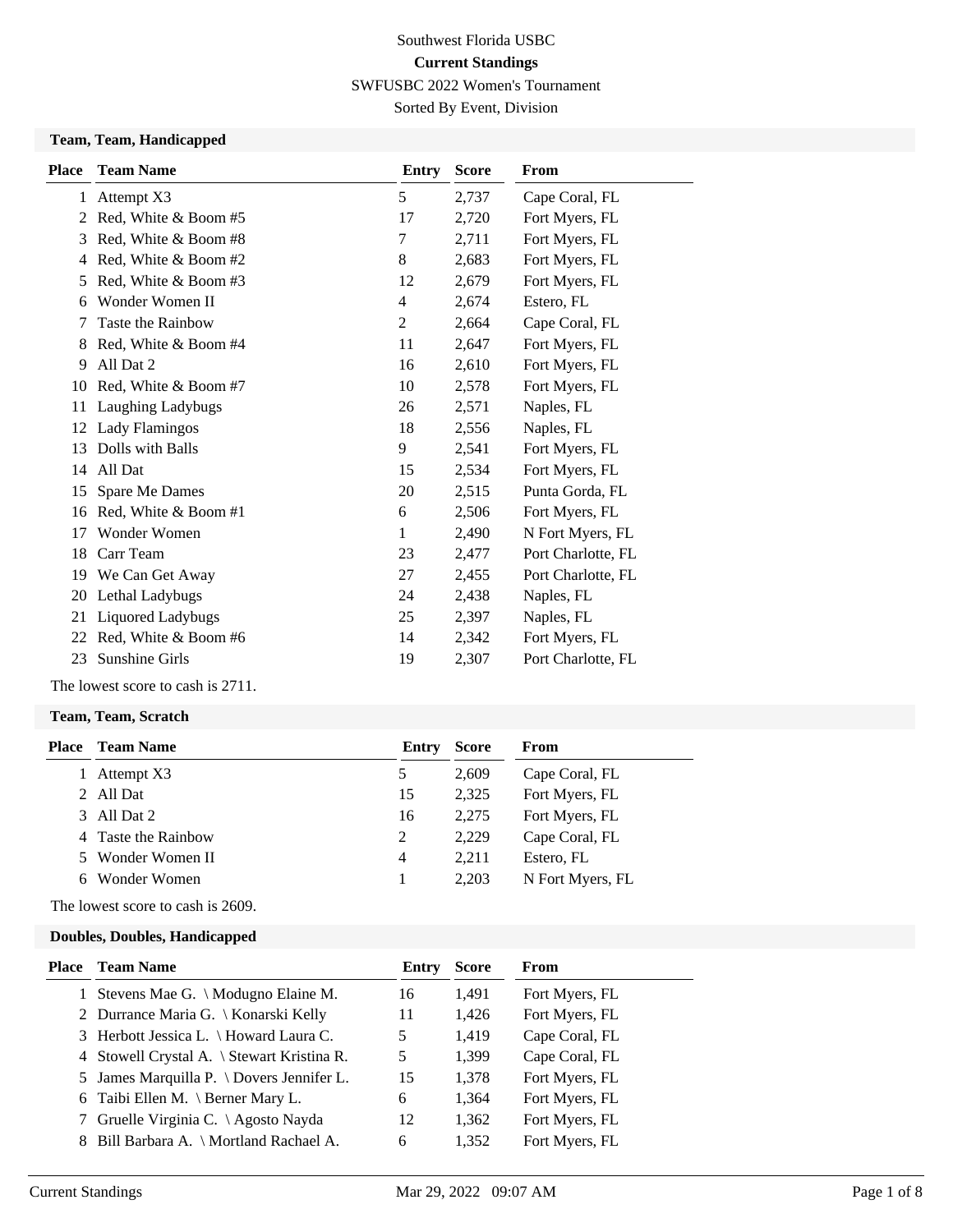Sorted By Event, Division

### **Doubles, Doubles, Handicapped**

| <b>Place</b> | <b>Team Name</b>                                      | <b>Entry</b>   | <b>Score</b> | From               |  |  |  |
|--------------|-------------------------------------------------------|----------------|--------------|--------------------|--|--|--|
| 9.           | Stewart Pamela M. \ Benza Michele                     | 18             | 1,343        | Naples, FL         |  |  |  |
| 9.           | Marr Cynthia A. \ Grabowski Wanda A.                  | 14             | 1,343        | Fort Myers, FL     |  |  |  |
| 11           | Richards Tonia L. \ Ecker Starr                       | $\overline{c}$ | 1,330        | Cape Coral, FL     |  |  |  |
|              | 12 Poirier Maria Anne \ Scheetz Kristi                | 22             | 1,324        | Port Charlotte, FL |  |  |  |
| 13           | McIver Marissa \ Robson Corissa L.                    | $\mathbf{1}$   | 1,315        | N Fort Myers, FL   |  |  |  |
| 14           | Dunlap Gail R. \ Wroe Nancy P.                        | 20             | 1,313        | Punta Gorda, FL    |  |  |  |
| 15           | Stevens Helen E. \ Felmeister Janis                   | 14             | 1,307        | Fort Myers, FL     |  |  |  |
| 16           | McIver Breanna N. \ Covington Colbi                   | 4              | 1,299        | Estero, FL         |  |  |  |
| 17           | Krolczyk Cybill B. \ Kobold Sarah                     | 7              | 1,298        | Fort Myers, FL     |  |  |  |
| 18           | Hall Bernie \ Padgett Cammy M.                        | 9              | 1,297        | Fort Myers, FL     |  |  |  |
| 19           | Horton Gina R. \ Williams Heidi G.                    | 26             | 1,292        | Naples, FL         |  |  |  |
| 20           | Gallagher Lisa M. \ Alvarado Lorraine                 | 25             | 1,291        | Naples, FL         |  |  |  |
| 21           | Sellers Kym R. $\lambda$ Bushman Judith E.            | 9              | 1,290        | Fort Myers, FL     |  |  |  |
| 22           | Skeese Teresa(Terri) M. \ Morell Denise J.            | 8              | 1,282        | Fort Myers, FL     |  |  |  |
| 23           | Goble Shirl E. \ Mazner Linda L.                      | 19             | 1,279        | Port Charlotte, FL |  |  |  |
| 24           | Thompson Jaimie \ Thompson Alanna D.                  | 17             | 1,274        | Fort Myers, FL     |  |  |  |
| 25           | Paolasso Deirdre L. \ Eisele Editha C.                | 3              | 1,267        | Lehigh Acres, FL   |  |  |  |
|              | 26 Rakoski Cheryl A. \ McClamma Maureen               | 4              | 1,262        | Estero, FL         |  |  |  |
|              | 26 Artman Laura \ Stewart Deneen M.                   | 26             | 1,262        | Naples, FL         |  |  |  |
| 28           | Brunetti Margaret A. \ Farris Mary Anne C.            | 24             | 1,256        | Naples, FL         |  |  |  |
| 28           | Goodwin Sarah L. \ Carr Nyla K.                       | 23             | 1,256        | Port Charlotte, FL |  |  |  |
|              | 30 Crandall Printhia (Penny) A. \ Armour Sheila<br>A. | 27             | 1,253        | Port Charlotte, FL |  |  |  |
| 31           | Jones Joan M. \ Leslie Olga Kitty                     | 19             | 1,251        | Port Charlotte, FL |  |  |  |
| 31           | Bramlett Penny Y. \Taylor Lori L.                     | 10             | 1,251        | Fort Myers, FL     |  |  |  |
| 33           | Williams Nicole M. \ Medrano Ashley M.                | 2              | 1,247        | Cape Coral, FL     |  |  |  |
| 34           | Chapman Patricia A. \ Hector Meggie                   | 17             | 1,246        | Fort Myers, FL     |  |  |  |
| 35           | Ward Lisa $\setminus$ Stouffer Tamron R.              | $\mathbf{1}$   | 1,243        | N Fort Myers, FL   |  |  |  |
| 36           | Karlovich Wendy \ Birch Barbara L.                    | 24             | 1,242        | Naples, FL         |  |  |  |
| 37           | Nemeth Terri \ Adamo M Gina                           | 20             | 1,240        | Punta Gorda, FL    |  |  |  |
| 38           | Roche Margaret A. \ McDonald Brandi D.                | 8              | 1,238        | Fort Myers, FL     |  |  |  |
| 39           | Garcia Katy A. \ Gonzalez Kassandra                   | 12             | 1,232        | Fort Myers, FL     |  |  |  |
|              | 40 Conwi Emily \ Meade-Naile Lynn                     | 23             | 1,227        | Port Charlotte, FL |  |  |  |
| 41           | Ackerman Sabrina \ Cooper Patti M.                    | 7              | 1,225        | Fort Myers, FL     |  |  |  |
| 42           | Wheeler Lisa \ Kuskin Alice                           | 25             | 1,224        | Naples, FL         |  |  |  |
| 43           | Tortice Crystal G. \ Ortega Melanie                   | 18             | 1,216        | Naples, FL         |  |  |  |
| 44           | Reynolds Joyce A. \ Elsdon Erin                       | 8              | 1,215        | Fort Myers, FL     |  |  |  |
| 45           | Dennard Jeanene \ Gallo Susan L.                      | 11             | 1,197        | Fort Myers, FL     |  |  |  |
|              | 46 Furman Nancy \ Williamson Lorna M.                 | 27             | 1,180        | Port Charlotte, FL |  |  |  |
|              | 47 Vianest Bobbie \ Morfis Audrey F.                  | 21             | 1,146        | Cape Coral, FL     |  |  |  |
|              | 48 Williams Thijuana J. \ McCue Samantha E.           | 15             | 1,102        | Fort Myers, FL     |  |  |  |
|              | The lowest score to cash is 1362.                     |                |              |                    |  |  |  |
|              | <b>Doubles, Doubles, Scratch</b>                      |                |              |                    |  |  |  |

| <b>Place</b> Team Name                       | <b>Entry Score From</b> |                      |
|----------------------------------------------|-------------------------|----------------------|
| 1 Stowell Crystal A. \ Stewart Kristina R. 5 |                         | 1,354 Cape Coral, FL |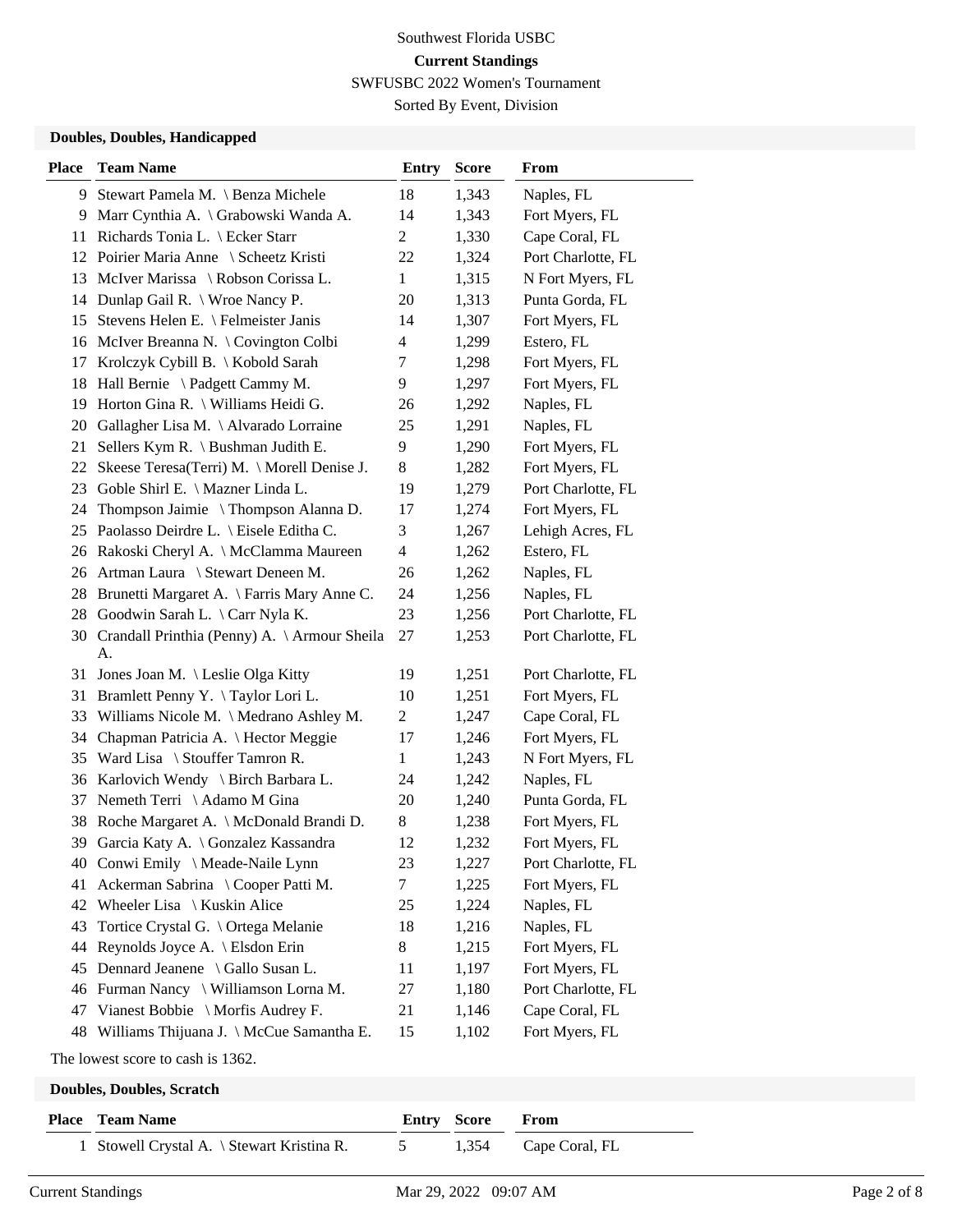Sorted By Event, Division

### **Doubles, Doubles, Scratch**

|    | <b>Place</b> Team Name                               | Entry | <b>Score</b> | From             |
|----|------------------------------------------------------|-------|--------------|------------------|
|    | 2 Herbott Jessica L. \ Howard Laura C.               | 5     | 1,336        | Cape Coral, FL   |
|    | 3 James Marquilla P. $\backslash$ Dovers Jennifer L. | 15    | 1,322        | Fort Myers, FL   |
|    | 4 Stevens Mae G. \ Modugno Elaine M.                 | 16    | 1,279        | Fort Myers, FL   |
|    | 5 Horton Gina R. \ Williams Heidi G.                 | 26    | 1,236        | Naples, FL       |
|    | 6 McIver Marissa \ Robson Corissa L.                 | 1     | 1,192        | N Fort Myers, FL |
|    | 7 Richards Tonia L. \ Ecker Starr                    | 2     | 1,180        | Cape Coral, FL   |
| 8. | Ward Lisa \ Stouffer Tamron R.                       | 1     | 1,079        | N Fort Myers, FL |
|    | 9 Rakoski Cheryl A. \ McClamma Maureen               | 4     | 1,055        | Estero. FL       |
|    | 10 Tortice Crystal G. \ Ortega Melanie               | 18    | 1.031        | Naples, FL       |
| 11 | Williams Thijuana J. $\M$ cCue Samantha E.           | 15    | 949          | Fort Myers, FL   |

The lowest score to cash is 1336.

#### **Singles, Singles, Handicapped**

| Place | <b>Team Name</b>        | <b>Entry</b>   | <b>Score</b> | From               |
|-------|-------------------------|----------------|--------------|--------------------|
| 1     | Scheetz Kristi          | 22             | 767          | Port Charlotte, FL |
| 2     | Leslie Olga Kitty       | 19             | 756          | Port Charlotte, FL |
| 3     | Dovers Jennifer L.      | 15             | 735          | Fort Myers, FL     |
| 4     | Modugno Elaine M.       | 16             | 727          | Fort Myers, FL     |
| 5     | Paolasso Deirdre L.     | 3              | 723          | Lehigh Acres, FL   |
| 6     | Garcia Katy A.          | 12             | 719          | Fort Myers, FL     |
| 7     | McDonald Brandi D.      | 8              | 713          | Fort Myers, FL     |
| 8     | McIver Breanna N.       | 4              | 711          | Estero, FL         |
| 8     | Herbott Jessica L.      | 5              | 711          | Cape Coral, FL     |
| 10    | Stevens Mae G.          | 16             | 706          | Fort Myers, FL     |
| 11    | Skeese Teresa(Terri) M. | 8              | 698          | Fort Myers, FL     |
| 12    | Wroe Nancy P.           | 20             | 695          | Punta Gorda, FL    |
| 13    | Benza Michele           | 18             | 694          | Naples, FL         |
| 14    | Gruelle Virginia C.     | 12             | 693          | Fort Myers, FL     |
| 15    | McCue Samantha E.       | 15             | 691          | Fort Myers, FL     |
| 16    | Agosto Nayda            | 12             | 690          | Fort Myers, FL     |
| 17    | Wheeler Lisa            | 25             | 688          | Naples, FL         |
| 18    | Bill Barbara A.         | 6              | 686          | Fort Myers, FL     |
| 19    | <b>McIver Marissa</b>   | 1              | 683          | N Fort Myers, FL   |
| 19    | Williams Nicole M.      | $\overline{c}$ | 683          | Cape Coral, FL     |
| 19    | Conwi Emily             | 23             | 683          | Port Charlotte, FL |
| 22    | Williams Heidi G.       | 26             | 678          | Naples, FL         |
| 23    | Nemeth Terri            | 20             | 669          | Punta Gorda, FL    |
| 24    | McClamma Maureen        | 4              | 667          | Estero, FL         |
| 25    | Ackerman Sabrina        | 7              | 666          | Fort Myers, FL     |
| 26    | Sellers Kym R.          | 9              | 665          | Fort Myers, FL     |
| 26    | Alvarado Lorraine       | 25             | 665          | Naples, FL         |
| 26    | Robson Corissa L.       | 1              | 665          | N Fort Myers, FL   |
| 29    | Mazner Linda L.         | 19             | 663          | Port Charlotte, FL |
| 30    | Stewart Pamela M.       | 18             | 660          | Naples, FL         |
| 31    | Dunlap Gail R.          | 20             | 659          | Punta Gorda, FL    |
| 32    | Goodwin Sarah L.        | 23             | 655          | Port Charlotte, FL |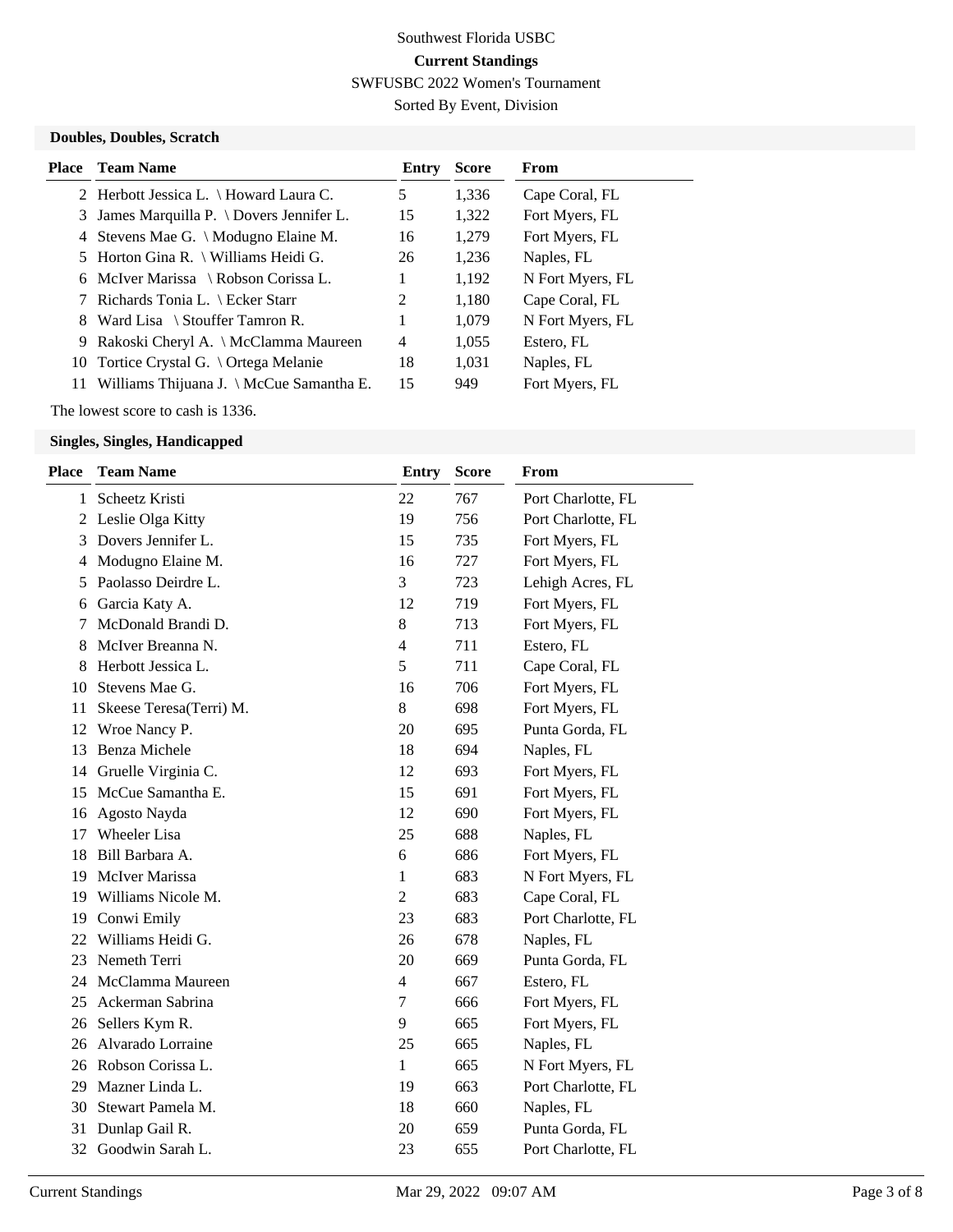# Southwest Florida USBC **Current Standings**

SWFUSBC 2022 Women's Tournament

Sorted By Event, Division

### **Singles, Singles, Handicapped**

| <b>Place</b> | <b>Team Name</b>             | <b>Entry</b>   | <b>Score</b> | From               |
|--------------|------------------------------|----------------|--------------|--------------------|
| 33           | Eisele Editha C.             | 3              | 654          | Lehigh Acres, FL   |
| 34           | Roche Margaret A.            | 8              | 653          | Fort Myers, FL     |
| 35           | Cooper Patti M.              | 7              | 652          | Fort Myers, FL     |
| 36           | Durrance Maria G.            | 11             | 649          | Fort Myers, FL     |
| 37           | Reynolds Joyce A.            | 8              | 648          | Fort Myers, FL     |
| 38           | Birch Barbara L.             | 24             | 644          | Naples, FL         |
| 39           | Dennard Jeanene              | 11             | 643          | Fort Myers, FL     |
| 40           | Padgett Cammy M.             | 9              | 641          | Fort Myers, FL     |
| 40           | <b>Hector Meggie</b>         | 17             | 641          | Fort Myers, FL     |
| 42           | Howard Laura C.              | 5              | 640          | Cape Coral, FL     |
| 43           | Gallagher Lisa M.            | 25             | 638          | Naples, FL         |
| 43           | Stevens Helen E.             | 14             | 638          | Fort Myers, FL     |
| 43           | <b>Ecker Starr</b>           | 2              | 638          | Cape Coral, FL     |
| 46           | Berner Mary L.               | 6              | 636          | Fort Myers, FL     |
| 46           | Gallo Susan L.               | 11             | 636          | Fort Myers, FL     |
| 46           | James Marquilla P.           | 15             | 636          | Fort Myers, FL     |
| 46           | Thompson Alanna D.           | 17             | 636          | Fort Myers, FL     |
| 50           | Ward Lisa                    | 1              | 633          | N Fort Myers, FL   |
| 50           | Stewart Deneen M.            | 26             | 633          | Naples, FL         |
| 52           | Horton Gina R.               | 26             | 632          | Naples, FL         |
| 52           | Medrano Ashley M.            | 2              | 632          | Cape Coral, FL     |
| 54           | Armour Sheila A.             | 27             | 628          | Port Charlotte, FL |
| 55           | Covington Colbi              | $\overline{4}$ | 627          | Estero, FL         |
| 56           | Vianest Bobbie               | 21             | 619          | Cape Coral, FL     |
| 57           | Farris Mary Anne C.          | 24             | 618          | Naples, FL         |
| 58           | Gonzalez Kassandra           | 12             | 617          | Fort Myers, FL     |
| 58           | Bramlett Penny Y.            | 10             | 617          | Fort Myers, FL     |
| 60           | Elsdon Erin                  | 8              | 616          | Fort Myers, FL     |
| 61           | Taylor Lori L.               | 10             | 613          | Fort Myers, FL     |
| 61           | Stewart Kristina R.          | 5              | 613          | Cape Coral, FL     |
| 63           | Morell Denise J.             | 8              | 611          | Fort Myers, FL     |
| 63           | Kobold Sarah                 | 7              | 611          | Fort Myers, FL     |
| 65           | Rakoski Cheryl A.            | $\overline{4}$ | 608          | Estero, FL         |
| 65           | Crandall Printhia (Penny) A. | 27             | 608          | Port Charlotte, FL |
| 67           | Tortice Crystal G.           | 18             | 606          | Naples, FL         |
| 67           | Karlovich Wendy              | 24             | 606          | Naples, FL         |
| 69           | Artman Laura                 | 26             | 604          | Naples, FL         |
| 69           | Stowell Crystal A.           | 5              | 604          | Cape Coral, FL     |
| 71           | Kuskin Alice                 | 25             | 600          | Naples, FL         |
| 71           | Chapman Patricia A.          | 17             | 600          | Fort Myers, FL     |
| 71           | Williams Thijuana J.         | 15             | 600          | Fort Myers, FL     |
| 71           | Hall Bernie                  | 9              | 600          | Fort Myers, FL     |
| 71           | Carr Nyla K.                 | 23             | 600          | Port Charlotte, FL |
| 76           | Poirier Maria Anne           | 22             | 597          | Port Charlotte, FL |
| 77           | Bushman Judith E.            | 9              | 596          | Fort Myers, FL     |
| 78           | Mortland Rachael A.          | 6              | 594          | Fort Myers, FL     |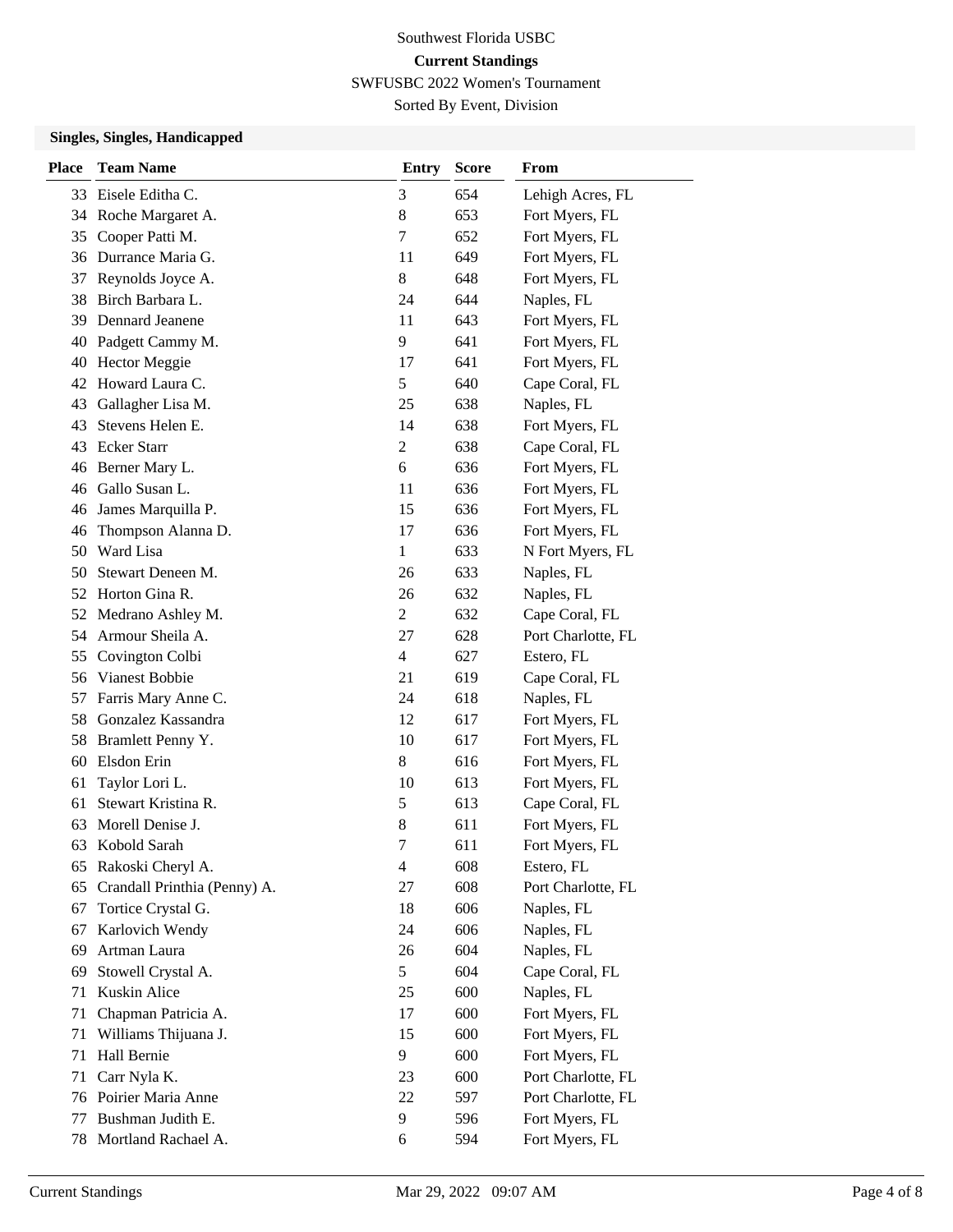Sorted By Event, Division

### **Singles, Singles, Handicapped**

| <b>Place</b> | <b>Team Name</b>     | Entry | <b>Score</b> | From               |
|--------------|----------------------|-------|--------------|--------------------|
| 79           | Konarski Kelly       | 11    | 593          | Fort Myers, FL     |
| 79           | Brunetti Margaret A. | 24    | 593          | Naples, FL         |
| 79           | Williamson Lorna M.  | 27    | 593          | Port Charlotte, FL |
| 82           | Morfis Audrey F.     | 21    | 592          | Cape Coral, FL     |
| 83           | Krolczyk Cybill B.   | 7     | 589          | Fort Myers, FL     |
| 84           | Meade-Naile Lynn     | 23    | 588          | Port Charlotte, FL |
| 85           | Grabowski Wanda A.   | 14    | 585          | Fort Myers, FL     |
| 86           | Ortega Melanie       | 18    | 584          | Naples, FL         |
| 87           | Richards Tonia L.    | 2     | 583          | Cape Coral, FL     |
| 88           | Thompson Jaimie      | 17    | 579          | Fort Myers, FL     |
| 88           | Adamo M Gina         | 20    | 579          | Punta Gorda, FL    |
| 90           | Goble Shirl E.       | 19    | 576          | Port Charlotte, FL |
| 91           | Taibi Ellen M.       | 6     | 571          | Fort Myers, FL     |
|              | 92 Furman Nancy      | 27    | 558          | Port Charlotte, FL |
| 93           | Marr Cynthia A.      | 14    | 556          | Fort Myers, FL     |
| 94           | Jones Joan M.        | 19    | 554          | Port Charlotte, FL |
| 95           | Felmeister Janis     | 14    | 553          | Fort Myers, FL     |
|              |                      |       |              |                    |

The lowest score to cash is 695.

#### **Singles, Singles, Scratch**

| <b>Place</b> | <b>Team Name</b>      | Entry          | <b>Score</b> | From             |
|--------------|-----------------------|----------------|--------------|------------------|
| 1            | Dovers Jennifer L.    | 15             | 711          | Fort Myers, FL   |
| 2            | Herbott Jessica L.    | 5              | 671          | Cape Coral, FL   |
| 3            | Williams Heidi G.     | 26             | 662          | Naples, FL       |
| 4            | Robson Corissa L.     | $\mathbf{1}$   | 655          | N Fort Myers, FL |
| 5            | McCue Samantha E.     | 15             | 629          | Fort Myers, FL   |
| 6            | Modugno Elaine M.     | 16             | 625          | Fort Myers, FL   |
| 7            | Stewart Kristina R.   | 5              | 613          | Cape Coral, FL   |
| 8            | James Marquilla P.    | 15             | 604          | Fort Myers, FL   |
| 9            | Howard Laura C.       | 5              | 597          | Cape Coral, FL   |
| 10           | Stevens Mae G.        | 16             | 596          | Fort Myers, FL   |
| 11           | Horton Gina R.        | 26             | 592          | Naples, FL       |
| 12           | Berner Mary L.        | 6              | 591          | Fort Myers, FL   |
| 13           | <b>McIver Marissa</b> | 1              | 570          | N Fort Myers, FL |
| 14           | McClamma Maureen      | 4              | 568          | Estero, FL       |
| 15           | <b>Ecker Starr</b>    | $\overline{c}$ | 560          | Cape Coral, FL   |
| 16           | Stowell Crystal A.    | 5              | 559          | Cape Coral, FL   |
| 16           | Farris Mary Anne C.   | 24             | 559          | Naples, FL       |
| 18           | Konarski Kelly        | 11             | 556          | Fort Myers, FL   |
| 19           | Mortland Rachael A.   | 6              | 546          | Fort Myers, FL   |
| 20           | Covington Colbi       | 4              | 541          | Estero, FL       |
| 21           | Medrano Ashley M.     | 2              | 533          | Cape Coral, FL   |
| 22           | Ward Lisa             | 1              | 531          | N Fort Myers, FL |
| 23           | Richards Tonia L.     | 2              | 511          | Cape Coral, FL   |
| 24           | Williams Thijuana J.  | 15             | 509          | Fort Myers, FL   |
| 25           | Tortice Crystal G.    | 18             | 507          | Naples, FL       |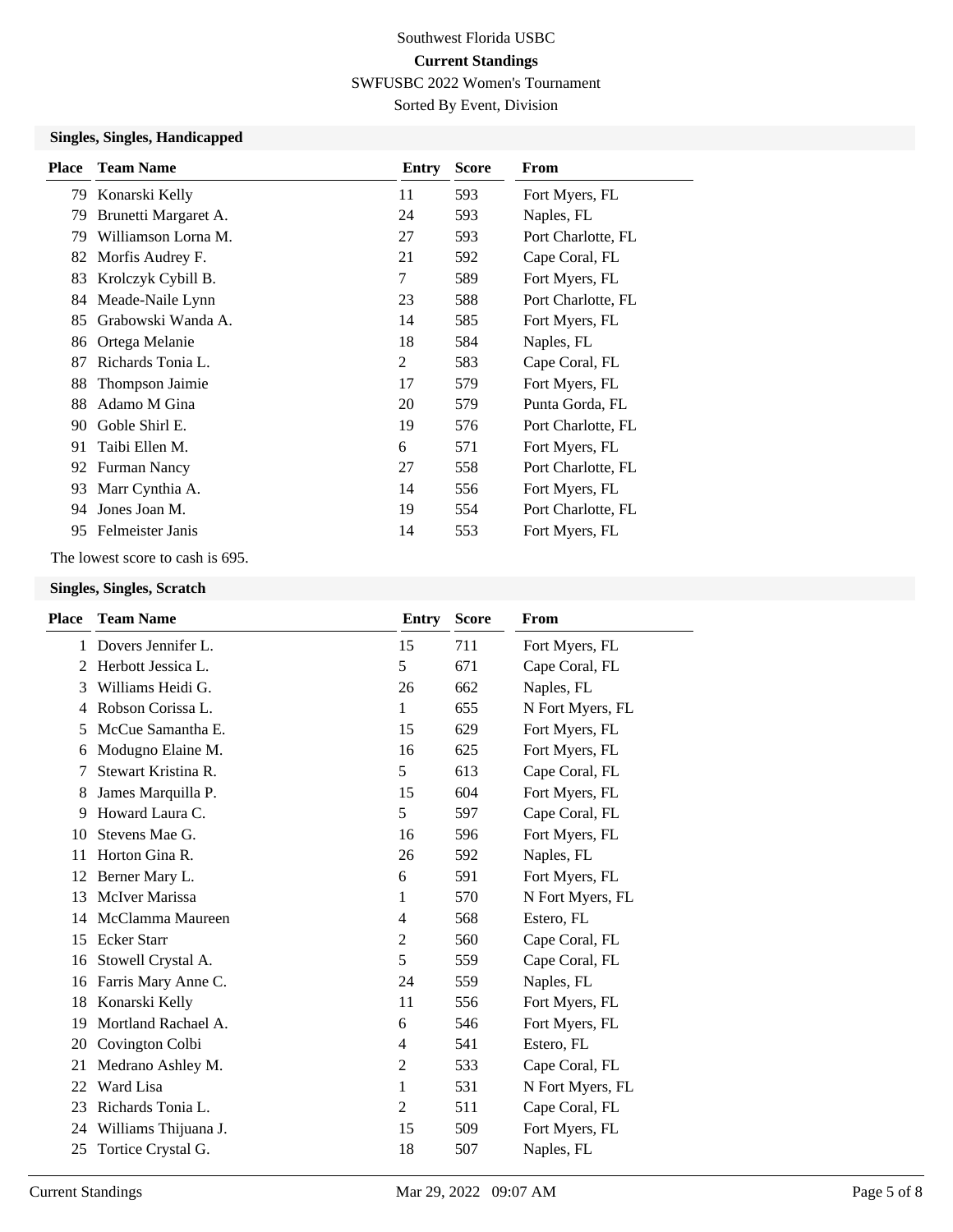Sorted By Event, Division

### **Singles, Singles, Scratch**

| <b>Place</b> Team Name | <b>Entry Score From</b> |            |
|------------------------|-------------------------|------------|
| 26 Rakoski Cheryl A.   | 500                     | Estero. FL |

The lowest score to cash is 662.

### **All Events, All Events, Handicapped**

| <b>Place</b> | <b>Team Name</b>     | <b>Entry</b>   | <b>Score</b> | From               |
|--------------|----------------------|----------------|--------------|--------------------|
| 1            | Stevens Mae G.       | 11             | 2,171        | Fort Myers, FL     |
| 2            | McIver Breanna N.    | $\overline{4}$ | 2,129        | Estero, FL         |
| 3            | McDonald Brandi D.   | 8              | 2,120        | Fort Myers, FL     |
| 4            | Wroe Nancy P.        | 20             | 2,115        | Punta Gorda, FL    |
| 5            | Howard Laura C.      | 5              | 2,107        | Cape Coral, FL     |
| 6            | Garcia Katy A.       | 12             | 2,081        | Fort Myers, FL     |
| 7            | Dovers Jennifer L.   | 15             | 2,079        | Fort Myers, FL     |
| 8            | Durrance Maria G.    | 11             | 2,066        | Fort Myers, FL     |
| 9            | Cooper Patti M.      | $\tau$         | 2,063        | Fort Myers, FL     |
| 10           | Gruelle Virginia C.  | 12             | 2,061        | Fort Myers, FL     |
| 11           | Modugno Elaine M.    | 16             | 2,045        | Fort Myers, FL     |
| 12           | Herbott Jessica L.   | 5              | 2,038        | Cape Coral, FL     |
| 13           | Benza Michele        | 18             | 2,037        | Naples, FL         |
| 14           | Bill Barbara A.      | 6              | 2,024        | Fort Myers, FL     |
| 15           | Stewart Pamela M.    | 18             | 2,009        | Naples, FL         |
| 16           | Stowell Crystal A.   | 5              | 2,006        | Cape Coral, FL     |
| 17           | Agosto Nayda         | 12             | 2,005        | Fort Myers, FL     |
| 18           | Berner Mary L.       | 6              | 1,996        | Fort Myers, FL     |
| 19           | Sellers Kym R.       | 9              | 1,994        | Fort Myers, FL     |
| 19           | <b>Ecker Starr</b>   | $\mathbf{2}$   | 1,994        | Cape Coral, FL     |
| 21           | Horton Gina R.       | 26             | 1,984        | Naples, FL         |
| 22           | Mazner Linda L.      | 19             | 1,978        | Port Charlotte, FL |
| 23           | Robson Corissa L.    | $\mathbf{1}$   | 1,977        | N Fort Myers, FL   |
| 24           | Leslie Olga Kitty    | 19             | 1,976        | Port Charlotte, FL |
| 25           | Stewart Kristina R.  | 5              | 1,972        | Cape Coral, FL     |
| 26           | Thompson Alanna D.   | 17             | 1,966        | Fort Myers, FL     |
| 27           | Ward Lisa            | 1              | 1,965        | N Fort Myers, FL   |
| 28           | Morell Denise J.     | 8              | 1,956        | Fort Myers, FL     |
| 29           | Hall Bernie          | 9              | 1,952        | Fort Myers, FL     |
| 30           | Medrano Ashley M.    | $\overline{c}$ | 1,951        | Cape Coral, FL     |
| 31           | Krolczyk Cybill B.   | 7              | 1,948        | Fort Myers, FL     |
| 32           | James Marquilla P.   | 15             | 1,941        | Fort Myers, FL     |
|              | 33 Reynolds Joyce A. | 8              | 1,940        | Fort Myers, FL     |
| 34           | McClamma Maureen     | $\overline{4}$ | 1,938        | Estero, FL         |
| 34           | McIver Marissa       | $\mathbf{1}$   | 1,938        | N Fort Myers, FL   |
| 34           | Nemeth Terri         | 20             | 1,938        | Punta Gorda, FL    |
| 34           | Goodwin Sarah L.     | 23             | 1,938        | Port Charlotte, FL |
| 38           | Taibi Ellen M.       | 6              | 1,929        | Fort Myers, FL     |
| 39           | Williams Heidi G.    | 26             | 1,927        | Naples, FL         |
| 40           | Williams Nicole M.   | $\overline{c}$ | 1,925        | Cape Coral, FL     |
| 41           | Kobold Sarah         | 7              | 1,922        | Fort Myers, FL     |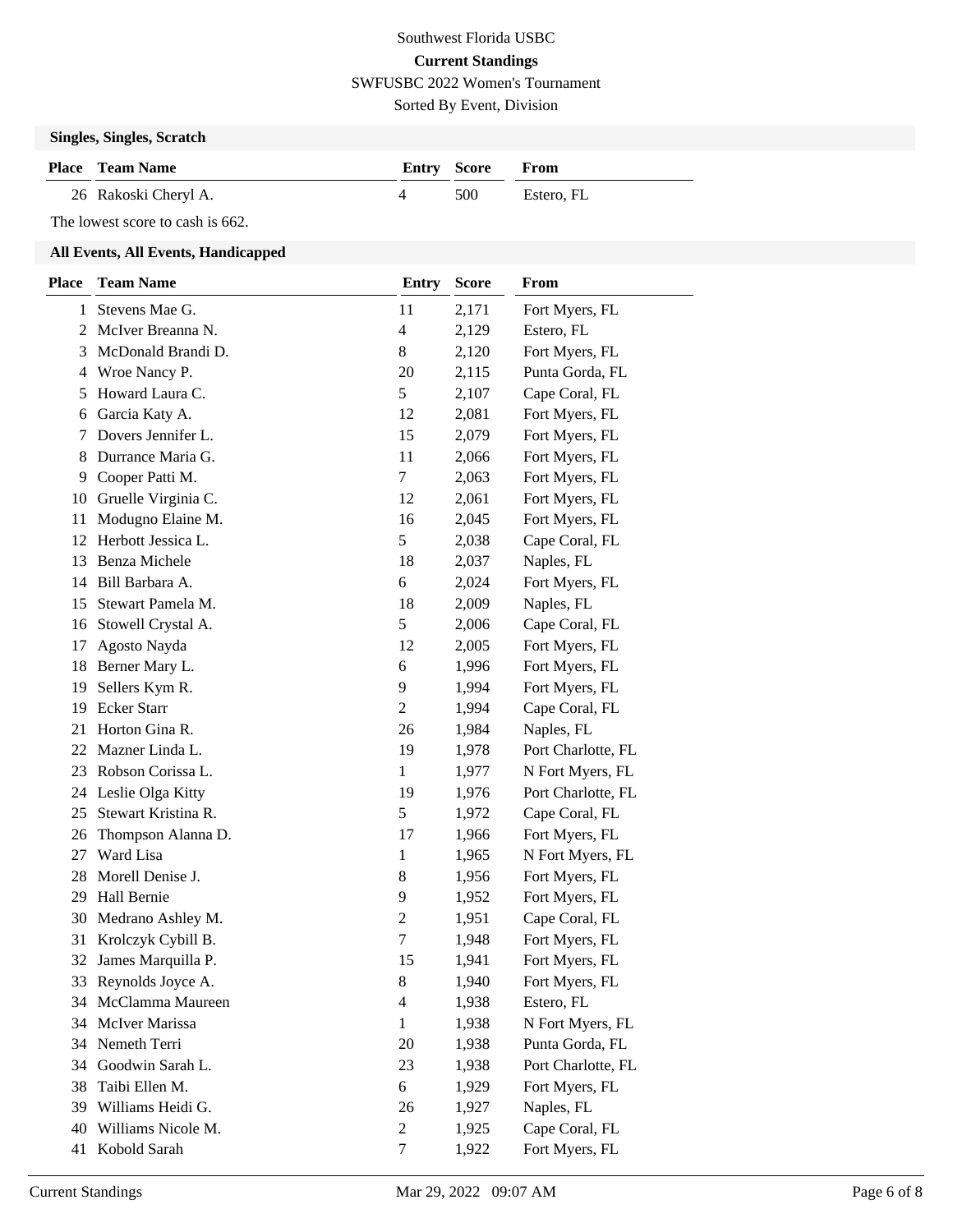# Southwest Florida USBC **Current Standings**

SWFUSBC 2022 Women's Tournament

Sorted By Event, Division

### **All Events, All Events, Handicapped**

| <b>Place</b> | <b>Team Name</b>             | <b>Entry</b>             | <b>Score</b> | From               |
|--------------|------------------------------|--------------------------|--------------|--------------------|
| 42           | Stevens Helen E.             | 14                       | 1,921        | Fort Myers, FL     |
| 43           | Mortland Rachael A.          | 6                        | 1,920        | Fort Myers, FL     |
| 44           | Grabowski Wanda A.           | 14                       | 1,915        | Fort Myers, FL     |
| 44           | Meade-Naile Lynn             | 23                       | 1,915        | Port Charlotte, FL |
| 46           | Konarski Kelly               | 11                       | 1,910        | Fort Myers, FL     |
| 47           | Richards Tonia L.            | $\overline{c}$           | 1,907        | Cape Coral, FL     |
| 48           | Farris Mary Anne C.          | 24                       | 1,906        | Naples, FL         |
| 49           | Covington Colbi              | $\overline{\mathcal{L}}$ | 1,903        | Estero, FL         |
| 50           | Bramlett Penny Y.            | 10                       | 1,901        | Fort Myers, FL     |
| 51           | <b>Wheeler Lisa</b>          | 25                       | 1,900        | Naples, FL         |
| 52           | Alvarado Lorraine            | 25                       | 1,892        | Naples, FL         |
| 53           | Birch Barbara L.             | 24                       | 1,888        | Naples, FL         |
| 53           | Padgett Cammy M.             | 9                        | 1,888        | Fort Myers, FL     |
| 55           | Stewart Deneen M.            | 26                       | 1,887        | Naples, FL         |
| 56           | Gallagher Lisa M.            | 25                       | 1,883        | Naples, FL         |
| 57           | McCue Samantha E.            | 15                       | 1,882        | Fort Myers, FL     |
| 58           | Marr Cynthia A.              | 14                       | 1,878        | Fort Myers, FL     |
| 58           | Rakoski Cheryl A.            | 4                        | 1,878        | Estero, FL         |
| 60           | Thompson Jaimie              | 17                       | 1,877        | Fort Myers, FL     |
| 61           | Artman Laura                 | 26                       | 1,874        | Naples, FL         |
| 62           | Skeese Teresa(Terri) M.      | 8                        | 1,869        | Fort Myers, FL     |
| 63           | Armour Sheila A.             | 27                       | 1,860        | Port Charlotte, FL |
|              | 64 Elsdon Erin               | 8                        | 1,859        | Fort Myers, FL     |
| 65           | Roche Margaret A.            | 8                        | 1,854        | Fort Myers, FL     |
| 66           | Gonzalez Kassandra           | 12                       | 1,845        | Fort Myers, FL     |
| 67           | Dennard Jeanene              | 11                       | 1,838        | Fort Myers, FL     |
| 67           | Williamson Lorna M.          | 27                       | 1,838        | Port Charlotte, FL |
| 69           | Kuskin Alice                 | 25                       | 1,828        | Naples, FL         |
| 70           | Tortice Crystal G.           | 18                       | 1,826        | Naples, FL         |
| 70           | Conwi Emily                  | 23                       | 1,826        | Port Charlotte, FL |
| 72           | Ackerman Sabrina             | 7                        | 1,819        | Fort Myers, FL     |
| 73           | Karlovich Wendy              | 24                       | 1,811        | Naples, FL         |
|              | 74 Dunlap Gail R.            | 20                       | 1,809        | Punta Gorda, FL    |
| 75           | Adamo M Gina                 | 20                       | 1,808        | Punta Gorda, FL    |
| 76           | Crandall Printhia (Penny) A. | 27                       | 1,807        | Port Charlotte, FL |
|              | 76 Carr Nyla K.              | 23                       | 1,807        | Port Charlotte, FL |
| 78           | Bushman Judith E.            | 9                        | 1,796        | Fort Myers, FL     |
| 79           | Brunetti Margaret A.         | 24                       | 1,792        | Naples, FL         |
| 80           | Ortega Melanie               | 18                       | 1,787        | Naples, FL         |
| 81           | Felmeister Janis             | 14                       | 1,783        | Fort Myers, FL     |
| 82           | Williams Thijuana J.         | 15                       | 1,774        | Fort Myers, FL     |
| 83           | Furman Nancy                 | 27                       | 1,770        | Port Charlotte, FL |
| 84           | Jones Joan M.                | 19                       | 1,733        | Port Charlotte, FL |
| 85           | Goble Shirl E.               | 19                       | 1,699        | Port Charlotte, FL |
| 86           | Stouffer Tamron R.           | 1                        | 1,149        | N Fort Myers, FL   |
| 87           | Guarino Johanna              | 10                       | 627          | Fort Myers, FL     |